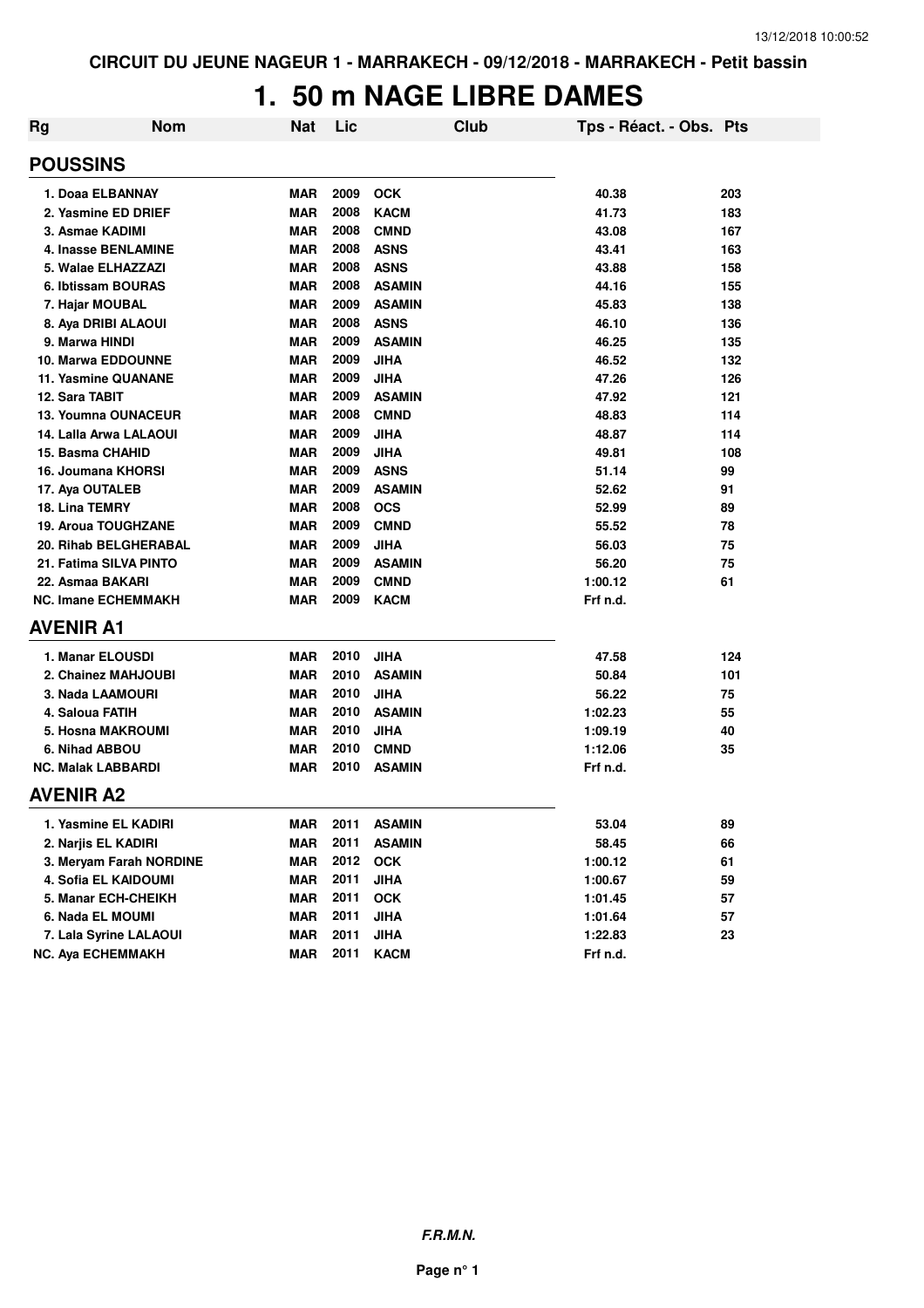# **2. 50 m NAGE LIBRE MESSIEURS**

| Rg                                                    | <b>Nom</b> | Nat                      | Lic          |                             | Club | Tps - Réact. - Obs. Pts |          |
|-------------------------------------------------------|------------|--------------------------|--------------|-----------------------------|------|-------------------------|----------|
| <b>POUSSINS</b>                                       |            |                          |              |                             |      |                         |          |
| 1. Karim EL KADIRI                                    |            | <b>MAR</b>               | 2008         | <b>ASAMIN</b>               |      | 35.84                   | 198      |
| 2. Mohamed Adam BERRAHOO                              |            | <b>MAR</b>               | 2008         | <b>JIHA</b>                 |      | 36.45                   | 188      |
| 3. Yahya Rayane NORDINE                               |            | <b>MAR</b>               | 2008         | <b>OCK</b>                  |      | 36.79                   | 183      |
| 4. Ilias ZAYANE                                       |            | <b>MAR</b>               | 2008         | <b>JIHA</b>                 |      | 37.77                   | 169      |
| 5. Walid CHAYED                                       |            | <b>MAR</b>               | 2009         | <b>JIHA</b>                 |      | 37.84                   | 168      |
| 6. Amer ELHAMIL                                       |            | <b>MAR</b>               | 2009         | <b>JIHA</b>                 |      | 37.88                   | 168      |
| 7. Hamza NAFR                                         |            | <b>MAR</b>               | 2008         | <b>OCK</b>                  |      | 38.84                   | 156      |
| 8. Adam RACHID                                        |            | <b>MAR</b>               | 2008         | <b>JIHA</b>                 |      | 39.05                   | 153      |
| 9. Yahya DIDOUCH                                      |            | <b>MAR</b>               | 2008         | <b>ASAMIN</b>               |      | 39.57                   | 147      |
| 9. Oussama AIT MOULAY                                 |            | <b>MAR</b>               | 2008         | <b>ASNS</b>                 |      | 39.57                   | 147      |
| <b>11. Mohamed YOUSFANI</b>                           |            | <b>MAR</b>               | 2009         | <b>OCK</b>                  |      | 40.77                   | 134      |
| 12. Adam DIYANE                                       |            | <b>MAR</b>               | 2008         | <b>JIHA</b>                 |      | 41.72                   | 125      |
| 13. Ouadie ZIDANI                                     |            | <b>MAR</b>               | 2008         | <b>ASAMIN</b>               |      | 42.54                   | 118      |
| 14. Tamim SOUITI                                      |            | <b>MAR</b>               | 2008         | <b>CMND</b>                 |      | 42.84                   | 116      |
| 15. Iyad BOUROU                                       |            | <b>MAR</b>               | 2008         | <b>OCS</b>                  |      | 43.27                   | 112      |
| 16. Nassime DADDA                                     |            | <b>MAR</b>               | 2008         | <b>JIHA</b>                 |      | 44.07                   | 106      |
| 17. Ali IDRISSI KHALDI                                |            | <b>MAR</b>               | 2009         | <b>CMND</b>                 |      | 44.30                   | 105      |
| 17. Mohamed Amine ZEGOUMOU                            |            | <b>MAR</b>               | 2008         | <b>OCK</b>                  |      | 44.30                   | 105      |
| <b>19. Samy AHNAKACH</b>                              |            | <b>MAR</b>               | 2009<br>2008 | <b>JIHA</b>                 |      | 44.38                   | 104      |
| 20. Rami LAABIED                                      |            | <b>MAR</b>               |              | <b>CMND</b>                 |      | 45.38                   | 97       |
| 21. Rayane TRAIDI                                     |            | <b>MAR</b>               | 2009         | <b>OCK</b>                  |      | 46.06                   | 93       |
| 22. Ahmed Sami EL YOUSSOFI                            |            | <b>MAR</b>               | 2009         | <b>OCS</b>                  |      | 46.34                   | 91       |
| 23. Anas BOUCHABA                                     |            | <b>MAR</b>               | 2009         | <b>CMND</b>                 |      | 46.53                   | 90       |
| 24. Younes ZOUBIR                                     |            | <b>MAR</b><br><b>MAR</b> | 2009<br>2009 | <b>OCK</b>                  |      | 46.83                   | 89       |
| 25. Mohamed Amine BOUCHBOUK                           |            | <b>MAR</b>               | 2008         | <b>JIHA</b>                 |      | 47.54                   | 85       |
| <b>26. Badr BOUCHIKHA</b><br>27. Mohammed Nour TOUJNI |            | <b>MAR</b>               | 2008         | <b>CMND</b>                 |      | 49.09                   | 77<br>75 |
| 28. Ahmed Amine LOUBI                                 |            | <b>MAR</b>               | 2009         | <b>ASNS</b>                 |      | 49.52                   | 59       |
| 29. Abdollah LALAOUI                                  |            | <b>MAR</b>               | 2009         | <b>CMND</b><br><b>JIHA</b>  |      | 53.62<br>58.80          | 44       |
| 30. Mohamed Yahia NADRI                               |            | <b>MAR</b>               | 2008         | <b>OCK</b>                  |      | 59.04                   | 44       |
| 31. Rida SOUHAIB                                      |            | <b>MAR</b>               | 2008         | <b>CMND</b>                 |      | 59.28                   | 43       |
| <b>32. Younes KEROUAOUI</b>                           |            | <b>MAR</b>               | 2009         | <b>OCS</b>                  |      | 1:01.26                 | 39       |
| 33. Yassine AARAFA                                    |            | <b>MAR</b>               | 2009         | <b>ASNS</b>                 |      | 1:01.52                 | 39       |
| 34. Adam IDHSSAIN                                     |            | <b>MAR</b>               | 2009         | <b>CMND</b>                 |      | 1:02.65                 | 37       |
| <b>NC. Othmane HALOUK</b>                             |            | MAR                      | 2008         | ASAMIN                      |      | Frf n.d.                |          |
| <b>AVENIR A1</b>                                      |            |                          |              |                             |      |                         |          |
|                                                       |            |                          |              |                             |      |                         |          |
| 1. Ziad LAMZOUGUI                                     |            | <b>MAR</b>               | 2010         | <b>JIHA</b>                 |      | 40.98                   | 132      |
| 2. Elmehdi ELKHOMSI                                   |            | <b>MAR</b><br><b>MAR</b> | 2010<br>2010 | <b>CKM</b><br><b>ASAMIN</b> |      | 41.34                   | 129      |
| 3. Imam DAOUAH                                        |            | <b>MAR</b>               | 2010         |                             |      | 44.70                   | 102      |
| 4. Yassir HADRI<br>5. Anass ELHAMIDI                  |            | MAR                      | 2010         | <b>CMND</b><br><b>CMND</b>  |      | 46.50<br>52.37          | 90<br>63 |
| 6. Idriss LALAOUI                                     |            | MAR                      | 2010         | <b>JIHA</b>                 |      | 52.73                   | 62       |
| 7. Youness EL BOUKHARI                                |            | <b>MAR</b>               | 2010         | <b>JIHA</b>                 |      | 55.21                   | 54       |
| 8. Jad Imrane OURTANE                                 |            | MAR                      | 2010         | <b>CMND</b>                 |      | 55.83                   | 52       |
| 9. Adnane HASSANI                                     |            | MAR                      | 2010         | <b>ASNS</b>                 |      | 56.26                   | 51       |
| 10. Aymane Khaled AIT ABBAS                           |            | MAR                      | 2010         | <b>JIHA</b>                 |      | 57.22                   | 48       |
| <b>11. Yassine OUARMASSI</b>                          |            | MAR                      | 2010         | <b>JIHA</b>                 |      | 58.13                   | 46       |
| <b>12. Sohaib EL HORCHI</b>                           |            | MAR                      | 2010         | <b>ASNS</b>                 |      | 58.34                   | 46       |
| <b>13. Bilal LOUSTEQUE</b>                            |            | MAR                      | 2010         | <b>OCK</b>                  |      | 1:01.66                 | 39       |
| 14. Mohamed Amine LOUNE                               |            | MAR                      | 2010         | <b>ASNS</b>                 |      | 1:01.80                 | 38       |
| 15. Mohamed Ali BOUZAID                               |            | <b>MAR</b>               | 2010         | <b>JIHA</b>                 |      | 1:03.40                 | 35       |
| 16. Yahya ELHAZZAZI                                   |            | MAR                      | 2010         | <b>ASNS</b>                 |      | 1:07.35                 | 29       |
| 17. Rayane SIHAMI                                     |            | <b>MAR</b>               | 2010         | <b>OCK</b>                  |      | 1:11.95                 | 24       |
| 18. Taha LATATNI                                      |            | <b>MAR</b>               | 2010         | <b>JIHA</b>                 |      | 1:12.69                 | 23       |
| <b>NC. Ziyad MABCHOUR</b>                             |            | <b>MAR</b>               | 2010         | <b>JIHA</b>                 |      | Frf n.d.                |          |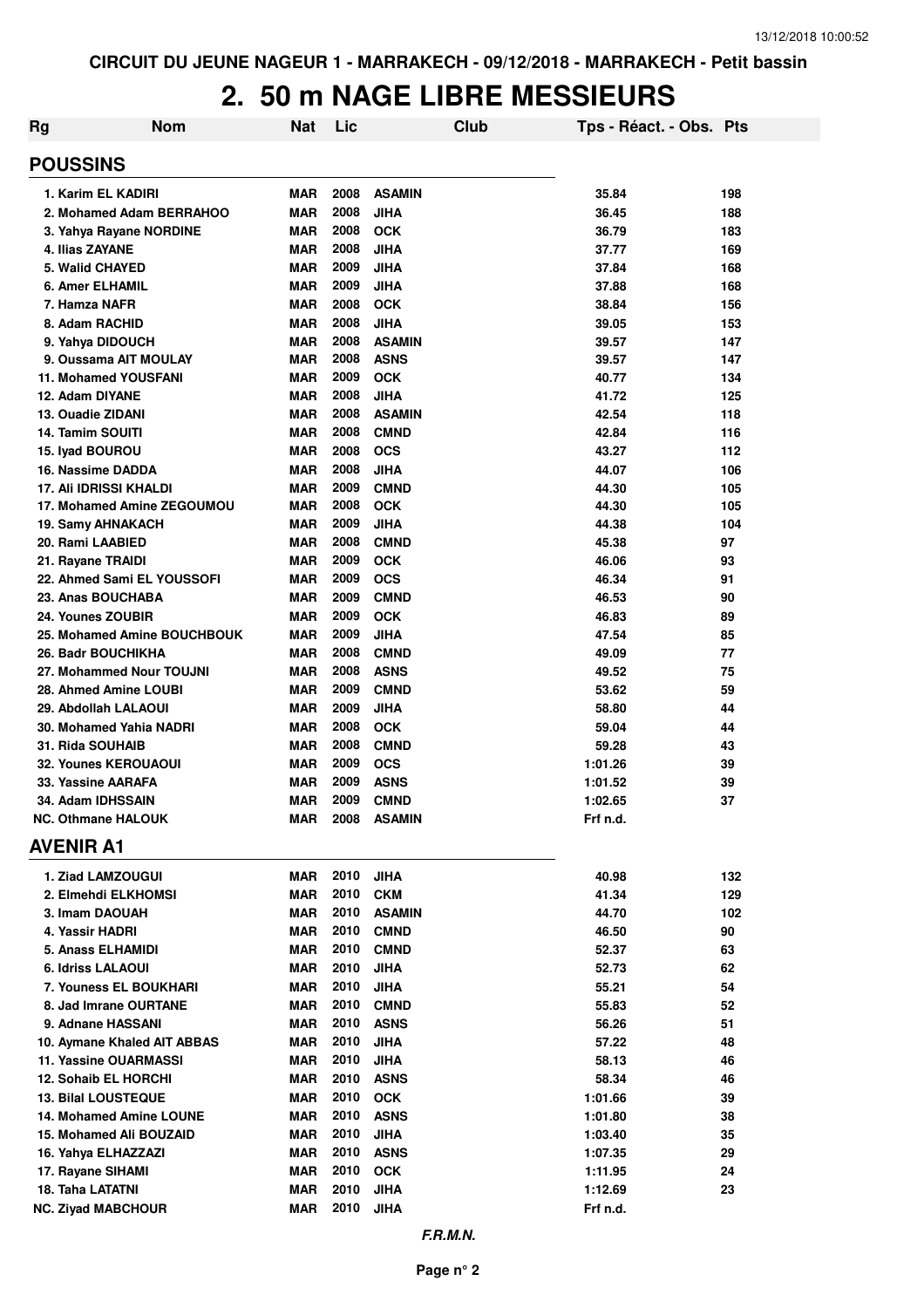#### **2. 50 m NAGE LIBRE MESSIEURS**

| Rg                       | <b>Nom</b> | Nat        | <b>Lic</b> |             | Club | Tps - Réact. - Obs. Pts |    |
|--------------------------|------------|------------|------------|-------------|------|-------------------------|----|
| <b>AVENIR A2</b>         |            |            |            |             |      |                         |    |
| 1. Youness EL HOUZI      |            | <b>MAR</b> | 2011       | <b>CMND</b> |      | 47.19                   | 87 |
| 2. Hassan KEROUAOUI      |            | <b>MAR</b> | 2011       | <b>OCS</b>  |      | 48.14                   | 81 |
| 3. Ilyas TAJNARI         |            | <b>MAR</b> | 2011       | <b>JIHA</b> |      | 52.22                   | 64 |
| 4. Zyad ZEKRITI          |            | <b>MAR</b> | 2011       | <b>JIHA</b> |      | 54.96                   | 55 |
| <b>5. Ali BOUHMALA</b>   |            | <b>MAR</b> | 2011       | <b>JIHA</b> |      | 57.41                   | 48 |
| 6. Taha MABROUK          |            | <b>MAR</b> | 2012       | <b>JIHA</b> |      | 1:02.02                 | 38 |
| 7. Mohamed Amine ZAHIDI  |            | <b>MAR</b> | 2011       | <b>JIHA</b> |      | 1:03.09                 | 36 |
| <b>NC. Omar KADIMI</b>   |            | <b>MAR</b> | 2011       | <b>CMND</b> |      | Frf n.d.                |    |
| <b>NC. Younes KADIMI</b> |            | <b>MAR</b> | 2011       | <b>CMND</b> |      | Frf n.d.                |    |

**F.R.M.N.**

**Page n° 3**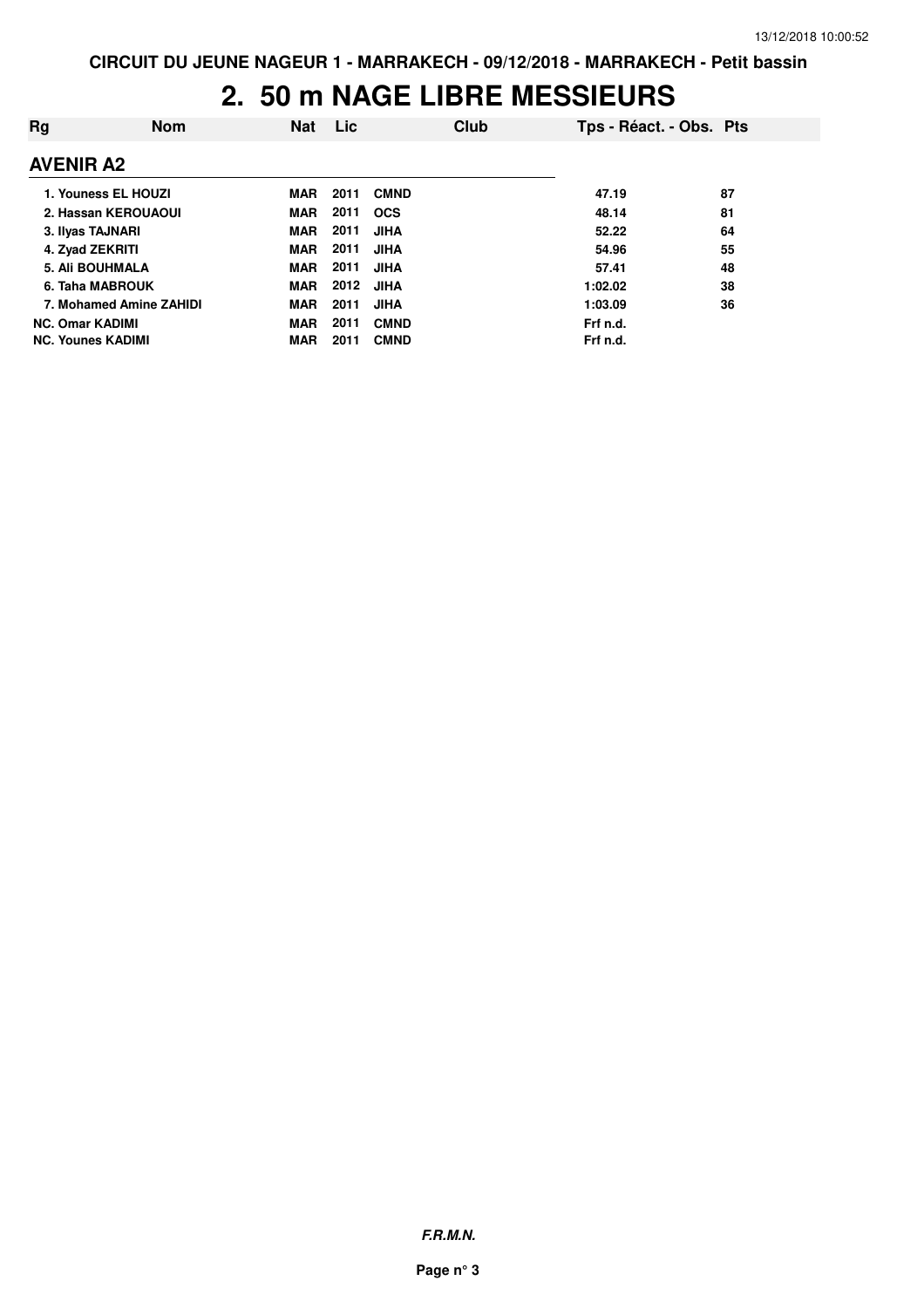# **3. 200 m 4 NAGES MESSIEURS**

| Rg                   | <b>Nom</b>               | <b>Nat</b> | <b>Lic</b>          | Club | Tps - Réact. - Obs. Pts |     |
|----------------------|--------------------------|------------|---------------------|------|-------------------------|-----|
| <b>POUSSINS</b>      |                          |            |                     |      |                         |     |
|                      | <b>1. Ziad BOUCHIKHA</b> | <b>MAR</b> | 2009<br><b>CMND</b> |      | 3:36.73                 | 146 |
| 2. Mohammed BKHIBKHI |                          | <b>MAR</b> | 2008<br><b>CMND</b> |      | 3:50.88                 | 121 |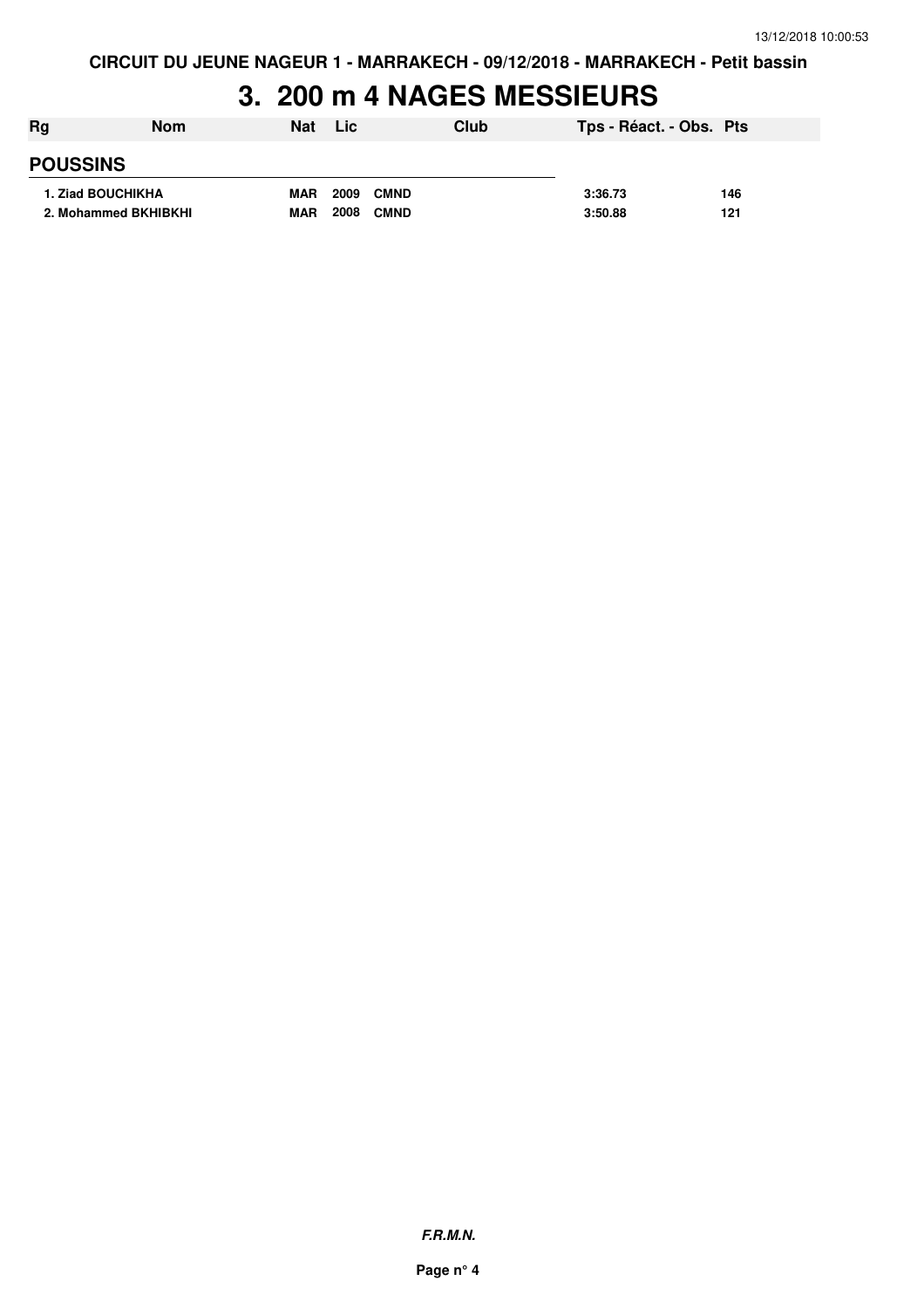# **4. 50 m BRASSE DAMES**

| Rg | <b>Nom</b>                 | <b>Nat</b> | Lic  | <b>Club</b>   | Tps - Réact. - Obs. Pts |     |
|----|----------------------------|------------|------|---------------|-------------------------|-----|
|    | <b>POUSSINS</b>            |            |      |               |                         |     |
|    | 1. Asmae KADIMI            | <b>MAR</b> | 2008 | <b>CMND</b>   | 54.65                   | 162 |
|    | 2. Aya OUTALEB             | <b>MAR</b> | 2009 | <b>ASAMIN</b> | 55.80                   | 152 |
|    | 3. Walae ELHAZZAZI         | <b>MAR</b> | 2008 | <b>ASNS</b>   | 57.06                   | 143 |
|    | 4. Marwa HINDI             | <b>MAR</b> | 2009 | <b>ASAMIN</b> | 57.31                   | 141 |
|    | <b>5. Yasmine QUANANE</b>  | <b>MAR</b> | 2009 | <b>JIHA</b>   | 58.53                   | 132 |
|    | 6. Sara TABIT              | <b>MAR</b> | 2009 | <b>ASAMIN</b> | 58.57                   | 132 |
|    | 7. Fatima SILVA PINTO      | <b>MAR</b> | 2009 | <b>ASAMIN</b> | 1:00.66                 | 119 |
|    | 8. Yasmine ED DRIEF        | <b>MAR</b> | 2008 | <b>KACM</b>   | 1:01.12                 | 116 |
|    | 9. Aya DRIBI ALAOUI        | <b>MAR</b> | 2008 | <b>ASNS</b>   | 1:02.13                 | 110 |
|    | 10. Basma CHAHID           | <b>MAR</b> | 2009 | <b>JIHA</b>   | 1:07.03                 | 88  |
|    | 11. Lalla Arwa LALAOUI     | <b>MAR</b> | 2009 | <b>JIHA</b>   | 1:10.48                 | 75  |
|    | 12. Lina TEMRY             | <b>MAR</b> | 2008 | <b>OCS</b>    | 1:11.89                 | 71  |
|    | <b>NC. Hajar MOUBAL</b>    | <b>MAR</b> | 2009 | <b>ASAMIN</b> | Dsq NI                  | 0   |
|    | <b>NC. Ibtissam BOURAS</b> | <b>MAR</b> | 2008 | <b>ASAMIN</b> | Dsq NI                  | 0   |
|    | <b>NC. Joumana KHORSI</b>  | <b>MAR</b> | 2009 | <b>ASNS</b>   | Dsq NI                  | 0   |
|    | <b>NC. Asmaa BAKARI</b>    | <b>MAR</b> | 2009 | <b>CMND</b>   | Dsg NI                  | 0   |
|    | <b>AVENIR A1</b>           |            |      |               |                         |     |
|    | 1. Chainez MAHJOUBI        | <b>MAR</b> | 2010 | <b>ASAMIN</b> | 1:00.90                 | 117 |
|    | 2. Wifaq SAOUI             | <b>MAR</b> | 2010 | <b>ASAMIN</b> | 1:02.56                 | 108 |
|    | <b>NC. Malak LABBARDI</b>  | <b>MAR</b> | 2010 | <b>ASAMIN</b> | Frf n.d.                |     |
|    | <b>NC. Nihad ABBOU</b>     | <b>MAR</b> | 2010 | <b>CMND</b>   | Dsq NI                  | 0   |
|    | <b>NC. Manar ELOUSDI</b>   | <b>MAR</b> | 2010 | <b>JIHA</b>   | Dsq NI                  | 0   |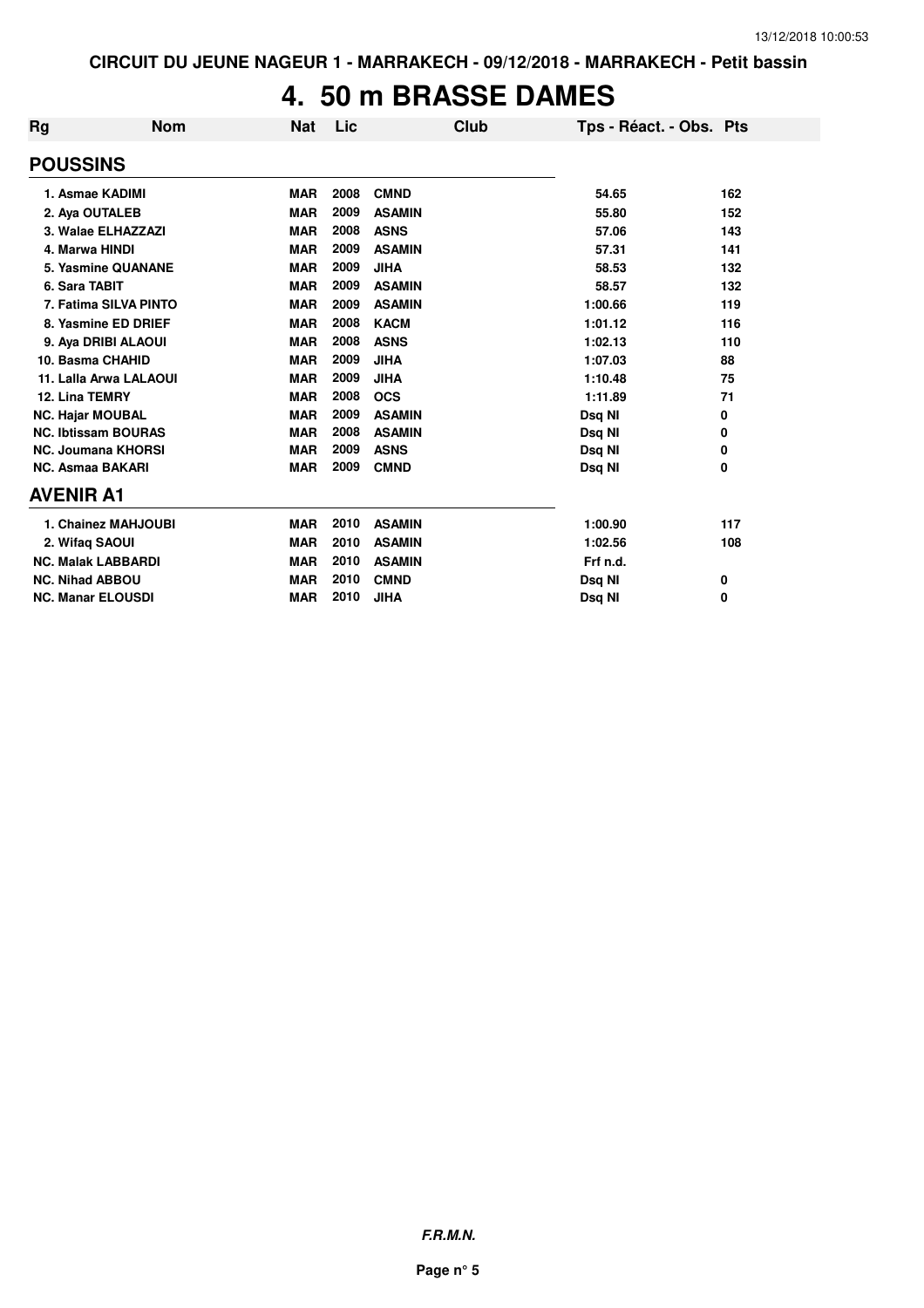#### **5. 50 m BRASSE MESSIEURS**

| <b>Rg</b>                 | <b>Nom</b>                      | <b>Nat</b> | Lic  | <b>Club</b>   | Tps - Réact. - Obs. Pts |     |
|---------------------------|---------------------------------|------------|------|---------------|-------------------------|-----|
| <b>POUSSINS</b>           |                                 |            |      |               |                         |     |
|                           | 1. Mohamed Adam BERRAHOO        | <b>MAR</b> | 2008 | <b>JIHA</b>   | 49.49                   | 156 |
|                           | 2. Karim EL KADIRI              | <b>MAR</b> | 2008 | <b>ASAMIN</b> | 50.40                   | 148 |
| 3. Amer ELHAMIL           |                                 | <b>MAR</b> | 2009 | <b>JIHA</b>   | 51.63                   | 137 |
|                           | 4. Yahya DIDOUCH                | <b>MAR</b> | 2008 | <b>ASAMIN</b> | 53.37                   | 124 |
| 5. Ilias ZAYANE           |                                 | <b>MAR</b> | 2008 | <b>JIHA</b>   | 53.65                   | 122 |
| 6. Walid CHAYED           |                                 | <b>MAR</b> | 2009 | <b>JIHA</b>   | 57.13                   | 101 |
| 7. Tamim SOUITI           |                                 | <b>MAR</b> | 2008 | <b>CMND</b>   | 57.93                   | 97  |
| 8. Ouadie ZIDANI          |                                 | <b>MAR</b> | 2008 | <b>ASAMIN</b> | 59.95                   | 88  |
| 9. Ivad BOUROU            |                                 | <b>MAR</b> | 2008 | <b>OCS</b>    | 1:04.13                 | 71  |
| <b>10. Rida SOUHAIB</b>   |                                 | <b>MAR</b> | 2008 | <b>CMND</b>   | 1:05.32                 | 68  |
|                           | 11. Ahmed Sami EL YOUSSOFI      | <b>MAR</b> | 2009 | <b>OCS</b>    | 1:08.06                 | 60  |
|                           | <b>12. Anas BOUCHABA</b>        | <b>MAR</b> | 2009 | <b>CMND</b>   | 1:08.85                 | 58  |
|                           | <b>13. Younes KEROUAOUI</b>     | <b>MAR</b> | 2009 | <b>OCS</b>    | 1:09.25                 | 57  |
|                           | <b>14. Mohammed Nour TOUJNI</b> | <b>MAR</b> | 2008 | <b>ASNS</b>   | 1:12.34                 | 50  |
|                           | <b>NC. Othmane HALOUK</b>       | <b>MAR</b> | 2008 | <b>ASAMIN</b> | Frf n.d.                |     |
| <b>NC. Yassine AARAFA</b> |                                 | <b>MAR</b> | 2009 | <b>ASNS</b>   | Dsg NI                  | 0   |
| <b>NC. Adam IDHSSAIN</b>  |                                 | <b>MAR</b> | 2009 | <b>CMND</b>   | Dsq NI                  | 0   |
| <b>AVENIR A1</b>          |                                 |            |      |               |                         |     |
| 1. Taha DIANE             |                                 | <b>MAR</b> | 2010 | <b>ASAMIN</b> | 51.62                   | 137 |
|                           | 2. Ziad LAMZOUGUI               | <b>MAR</b> | 2010 | <b>JIHA</b>   | 57.52                   | 99  |
|                           | 3. Jad Imrane OURTANE           | <b>MAR</b> | 2010 | <b>CMND</b>   | 58.74                   | 93  |
| <b>NC. Imam DAOUAH</b>    |                                 | <b>MAR</b> | 2010 | <b>ASAMIN</b> | Dsq NI                  | 0   |
|                           | NC. Yahya ELHAZZAZI             | <b>MAR</b> | 2010 | <b>ASNS</b>   | Dsq NI                  | 0   |
|                           | <b>NC. Sohaib EL HORCHI</b>     | <b>MAR</b> | 2010 | <b>ASNS</b>   | Dsq NI                  | 0   |
| NC. Adnane HASSANI        |                                 | <b>MAR</b> | 2010 | <b>ASNS</b>   | Dsq NI                  | 0   |
|                           | <b>NC. Mohamed Amine LOUNE</b>  | <b>MAR</b> | 2010 | <b>ASNS</b>   | Dsq NI                  | 0   |
| <b>AVENIR A2</b>          |                                 |            |      |               |                         |     |
|                           | 1. Hassan KEROUAOUI             | <b>MAR</b> | 2011 | <b>OCS</b>    | 1:09.25                 | 57  |
|                           | 2. Mohamed Amine ZAHIDI         | <b>MAR</b> | 2011 | <b>JIHA</b>   | 1:18.83                 | 38  |
| <b>NC. Zyad ZEKRITI</b>   |                                 | <b>MAR</b> | 2011 | <b>JIHA</b>   | Dsq VI                  | 0   |
| <b>NC. Ali BOUHMALA</b>   |                                 | <b>MAR</b> | 2011 | <b>JIHA</b>   | Dsq NI                  | 0   |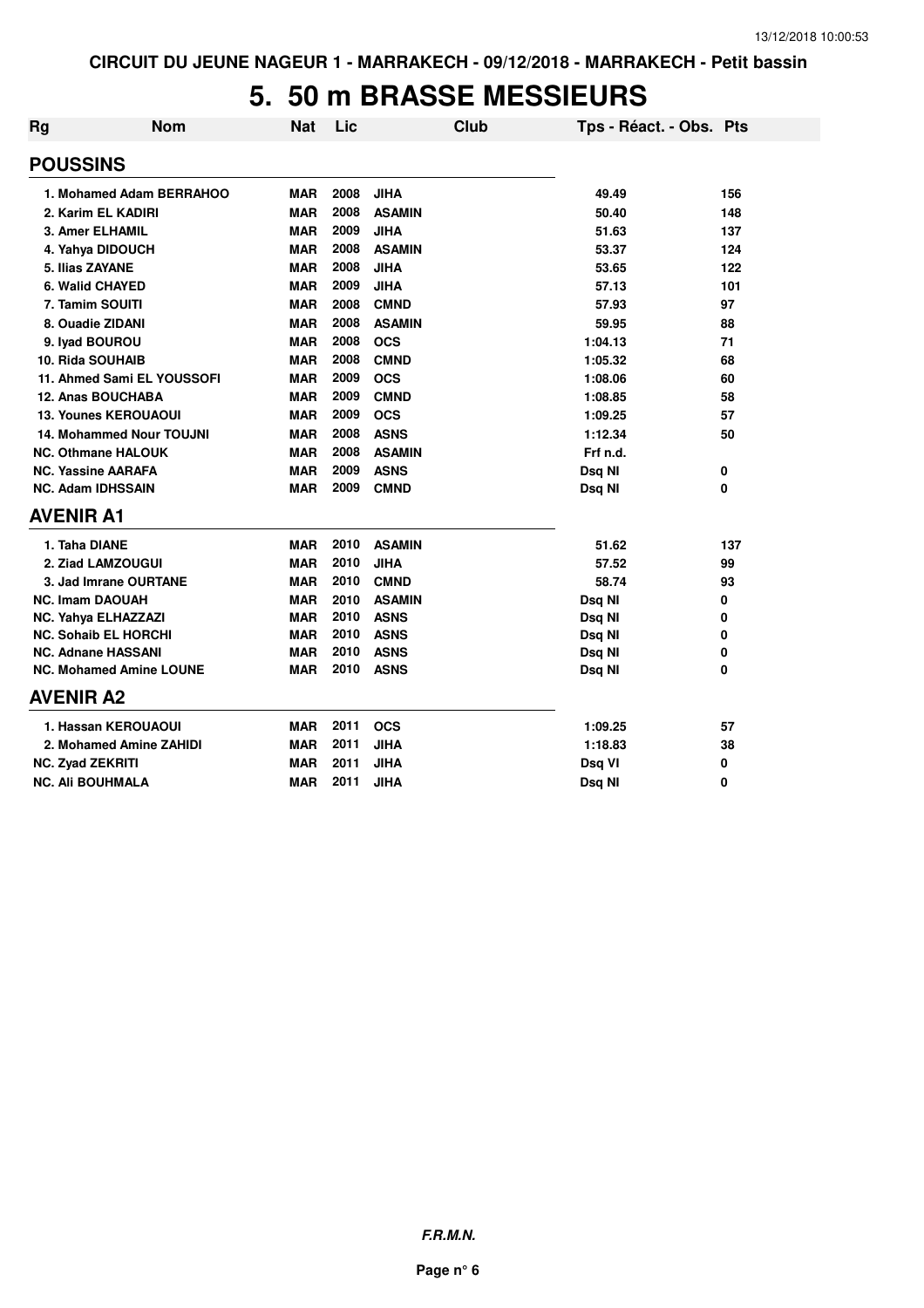## 6. 50 m PAPILLON DAMES

| Rg              | <b>Nom</b>         | <b>Nat</b> | <b>Lic</b>          | Club | Tps - Réact. - Obs. Pts |     |
|-----------------|--------------------|------------|---------------------|------|-------------------------|-----|
| <b>POUSSINS</b> |                    |            |                     |      |                         |     |
|                 | 1. Doaa ELBANNAY   | <b>MAR</b> | 2009 OCK            |      | 48.38                   | 128 |
|                 | 2. Youmna OUNACEUR | <b>MAR</b> | 2008<br><b>CMND</b> |      | 55.80                   | 83  |
| 3. Asmae KADIMI |                    | <b>MAR</b> | 2008<br><b>CMND</b> |      | 58.59                   | 72  |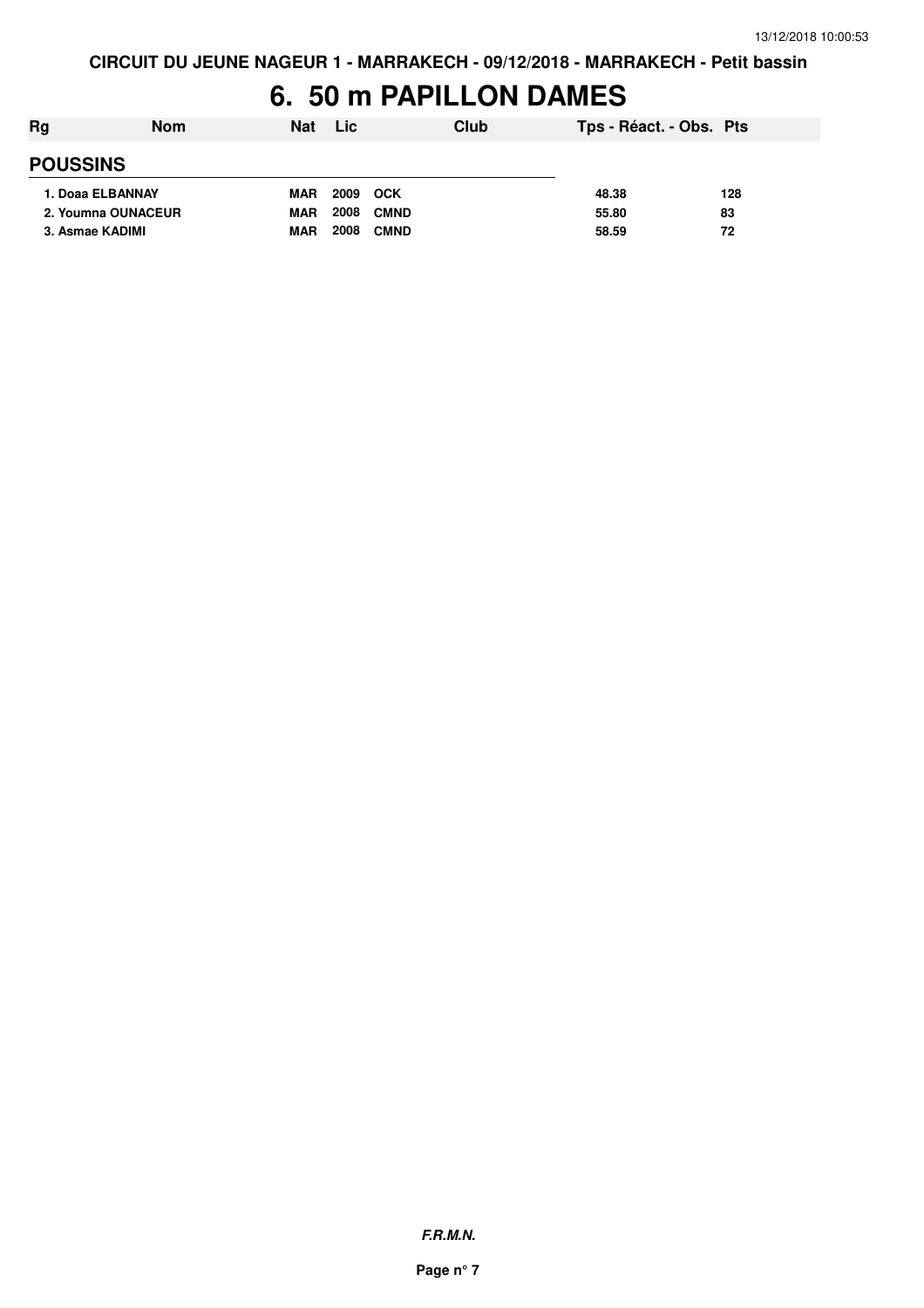# **7. 50 m PAPILLON MESSIEURS**

| Rg                        | <b>Nom</b> | <b>Nat</b> | Lic. |             | Club | Tps - Réact. - Obs. Pts |    |
|---------------------------|------------|------------|------|-------------|------|-------------------------|----|
| <b>POUSSINS</b>           |            |            |      |             |      |                         |    |
| <b>1. Ziad BOUCHIKHA</b>  |            | MAR        | 2009 | <b>CMND</b> |      | 53.73                   | 72 |
| 2. Tamim SOUITI           |            | MAR        | 2008 | <b>CMND</b> |      | 59.95                   | 52 |
| 3. Ali IDRISSI KHALDI     |            | <b>MAR</b> | 2009 | <b>CMND</b> |      | 1:03.98                 | 43 |
| 4. Rami LAABIED           |            | <b>MAR</b> | 2008 | <b>CMND</b> |      | 1:06.85                 | 37 |
| <b>NC. Ismail BELHAJ</b>  |            | <b>MAR</b> | 2009 | <b>CMND</b> |      | Frf n.d.                |    |
| <b>NC. Reda ERROUKHOU</b> |            | <b>MAR</b> | 2009 | <b>CMND</b> |      | Frf n.d.                |    |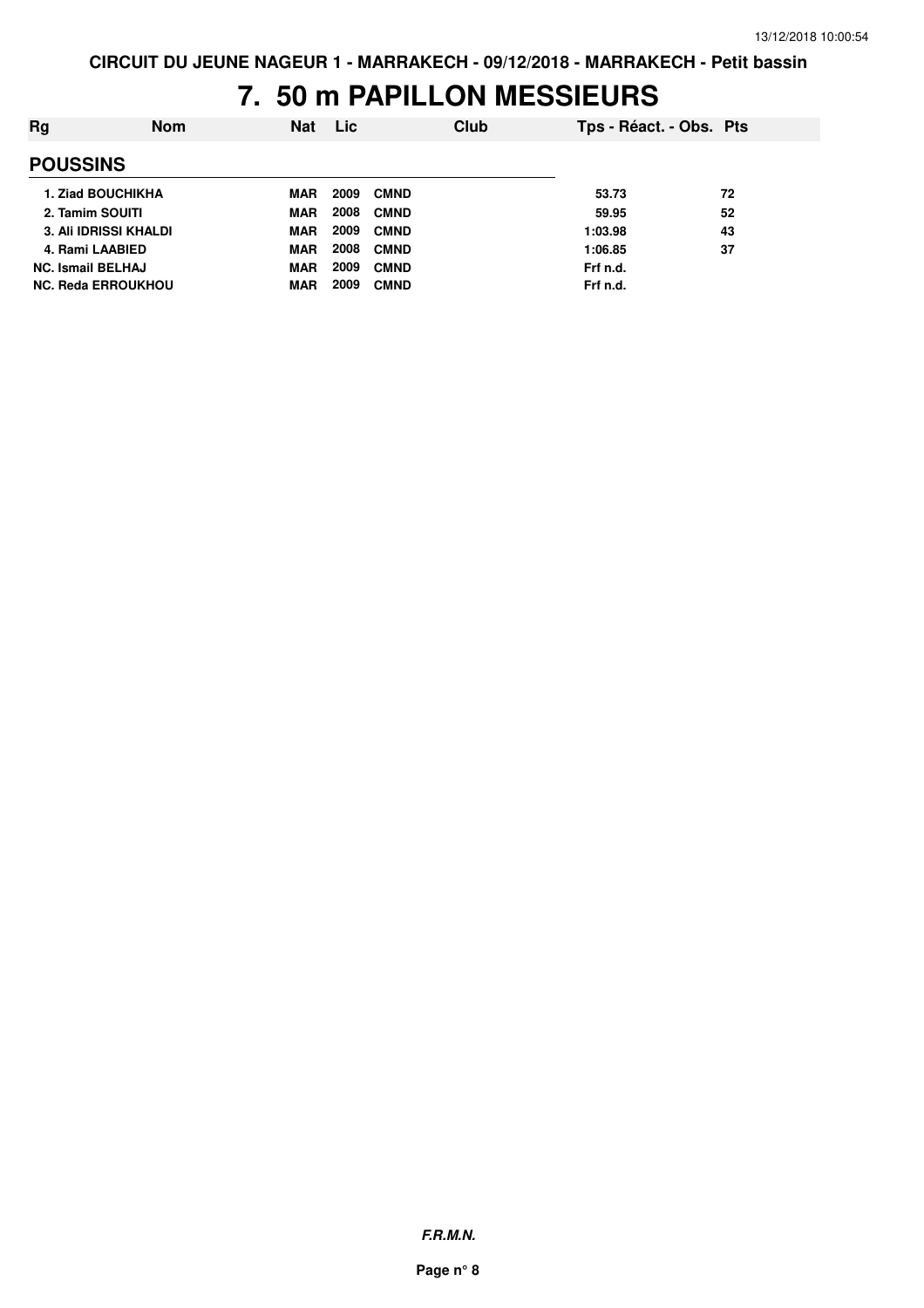# **8. 4 x 50 m NAGE LIBRE DAMES**

| Rg              | <b>Nom</b>             | <b>Nat</b> | Lic  | Club          | Tps - Réact. - Obs. Pts |     |
|-----------------|------------------------|------------|------|---------------|-------------------------|-----|
| <b>POUSSINS</b> |                        |            |      |               |                         |     |
| 1. Sara TABIT   |                        | <b>MAR</b> | 2009 | <b>ASAMIN</b> | 3:08.79                 | 140 |
|                 | Aya OUTALEB            | <b>MAR</b> | 2009 | <b>ASAMIN</b> |                         | 140 |
|                 | <b>Hajar MOUBAL</b>    | <b>MAR</b> | 2009 | <b>ASAMIN</b> |                         | 140 |
|                 | <b>Ibtissam BOURAS</b> | <b>MAR</b> | 2008 | <b>ASAMIN</b> |                         | 140 |
|                 | 2. Inasse BENLAMINE    | <b>MAR</b> | 2008 | <b>ASNS</b>   | 3:09.66                 | 138 |
|                 | Joumana KHORSI         | <b>MAR</b> | 2009 | <b>ASNS</b>   |                         | 138 |
|                 | <b>Walae ELHAZZAZI</b> | <b>MAR</b> | 2008 | <b>ASNS</b>   |                         | 138 |
|                 | Aya DRIBI ALAOUI       | <b>MAR</b> | 2008 | <b>ASNS</b>   |                         | 138 |
|                 | 3. Basma CHAHID        | <b>MAR</b> | 2009 | <b>JIHA</b>   | 3:13.41                 | 130 |
|                 | Lalla Arwa LALAOUI     | <b>MAR</b> | 2009 | <b>JIHA</b>   |                         | 130 |
|                 | <b>Yasmine QUANANE</b> | <b>MAR</b> | 2009 | <b>JIHA</b>   |                         | 130 |
|                 | <b>Marwa EDDOUNNE</b>  | <b>MAR</b> | 2009 | <b>JIHA</b>   |                         | 130 |
| AVENIR A2       |                        |            |      |               |                         |     |
|                 | 1. Lala Syrine LALAOUI | <b>MAR</b> | 2011 | <b>JIHA</b>   | 4:52.68                 | 37  |
|                 | Sofia EL KAIDOUMI      | <b>MAR</b> | 2011 | <b>JIHA</b>   |                         | 37  |
|                 | <b>Nada EL MOUMI</b>   | <b>MAR</b> | 2011 | <b>JIHA</b>   |                         | 37  |
|                 | Zohra LOUKILI          | <b>MAR</b> | 2011 | <b>JIHA</b>   |                         | 37  |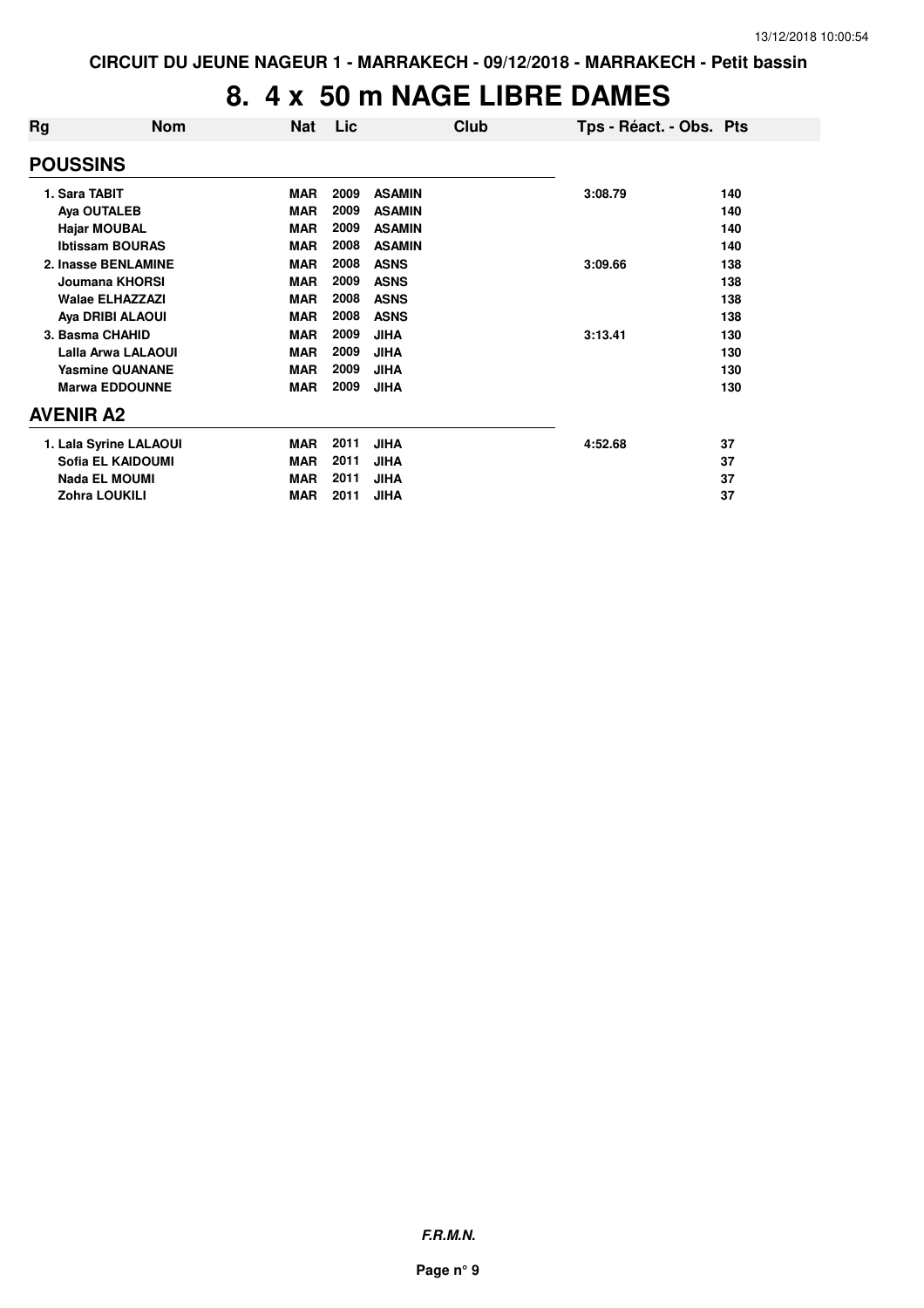## **9. 4 x 50 m NAGE LIBRE MESSIEURS**

| Rg               | <b>Nom</b>                     | <b>Nat</b> | <b>Lic</b> |               | Club | Tps - Réact. - Obs. Pts |     |
|------------------|--------------------------------|------------|------------|---------------|------|-------------------------|-----|
| <b>POUSSINS</b>  |                                |            |            |               |      |                         |     |
|                  | 1. Nassime DADDA               | <b>MAR</b> | 2008       | <b>JIHA</b>   |      | 2:43.41                 | 145 |
|                  | <b>Mohamed Adam BERRAHOO</b>   | <b>MAR</b> | 2008       | <b>JIHA</b>   |      |                         | 145 |
|                  | <b>Adam DIYANE</b>             | <b>MAR</b> | 2008       | <b>JIHA</b>   |      |                         | 145 |
|                  | <b>Mohamed Amine BOUCHBOUK</b> | <b>MAR</b> | 2009       | <b>JIHA</b>   |      |                         | 145 |
|                  | 2. Rami LAABIED                | <b>MAR</b> | 2008       | <b>CMND</b>   |      | 3:37.05                 | 61  |
|                  | <b>Rida SOUHAIB</b>            | <b>MAR</b> | 2008       | <b>CMND</b>   |      |                         | 61  |
|                  | <b>Adam IDHSSAIN</b>           | <b>MAR</b> | 2009       | <b>CMND</b>   |      |                         | 61  |
|                  | <b>Ali IDRISSI KHALDI</b>      | <b>MAR</b> | 2009       | <b>CMND</b>   |      |                         | 61  |
|                  | <b>NC. Yahya DIDOUCH</b>       | <b>MAR</b> | 2008       | <b>ASAMIN</b> |      | Frf n.d.                |     |
|                  | <b>Karim EL KADIRI</b>         | <b>MAR</b> | 2008       | <b>ASAMIN</b> |      |                         |     |
|                  | <b>Othmane HALOUK</b>          | <b>MAR</b> | 2008       | <b>ASAMIN</b> |      |                         |     |
|                  | <b>Ouadie ZIDANI</b>           | <b>MAR</b> | 2008       | <b>ASAMIN</b> |      |                         |     |
| <b>AVENIR A1</b> |                                |            |            |               |      |                         |     |
|                  | 1. Aymane Khaled AIT ABBAS     | <b>MAR</b> | 2010       | <b>JIHA</b>   |      | 3:30.16                 | 68  |
|                  | <b>Mohamed Ali BOUZAID</b>     | <b>MAR</b> | 2010       | <b>JIHA</b>   |      |                         | 68  |
|                  | <b>Youness EL BOUKHARI</b>     | <b>MAR</b> | 2010       | <b>JIHA</b>   |      |                         | 68  |
|                  | <b>Ziad LAMZOUGUI</b>          | <b>MAR</b> | 2010       | <b>JIHA</b>   |      |                         | 68  |
|                  | 2. Adnane HASSANI              | <b>MAR</b> | 2010       | <b>ASNS</b>   |      | 4:20.54                 | 35  |
|                  | <b>Mohamed Amine LOUNE</b>     | <b>MAR</b> | 2010       | <b>ASNS</b>   |      |                         | 35  |
|                  | Yahya ELHAZZAZI                | <b>MAR</b> | 2010       | <b>ASNS</b>   |      |                         | 35  |
|                  | <b>Sohaib EL HORCHI</b>        | <b>MAR</b> | 2010       | <b>ASNS</b>   |      |                         | 35  |
| <b>AVENIR A2</b> |                                |            |            |               |      |                         |     |
|                  | 1. Mohamed Amine ZAHIDI        | <b>MAR</b> | 2011       | <b>JIHA</b>   |      | 4:14.63                 | 38  |
|                  | <b>Ali BOUHMALA</b>            | <b>MAR</b> | 2011       | <b>JIHA</b>   |      |                         | 38  |
|                  | <b>Zyad ZEKRITI</b>            | <b>MAR</b> | 2011       | <b>JIHA</b>   |      |                         | 38  |
|                  | <b>Ilvas TAJNARI</b>           | <b>MAR</b> | 2011       | <b>JIHA</b>   |      |                         | 38  |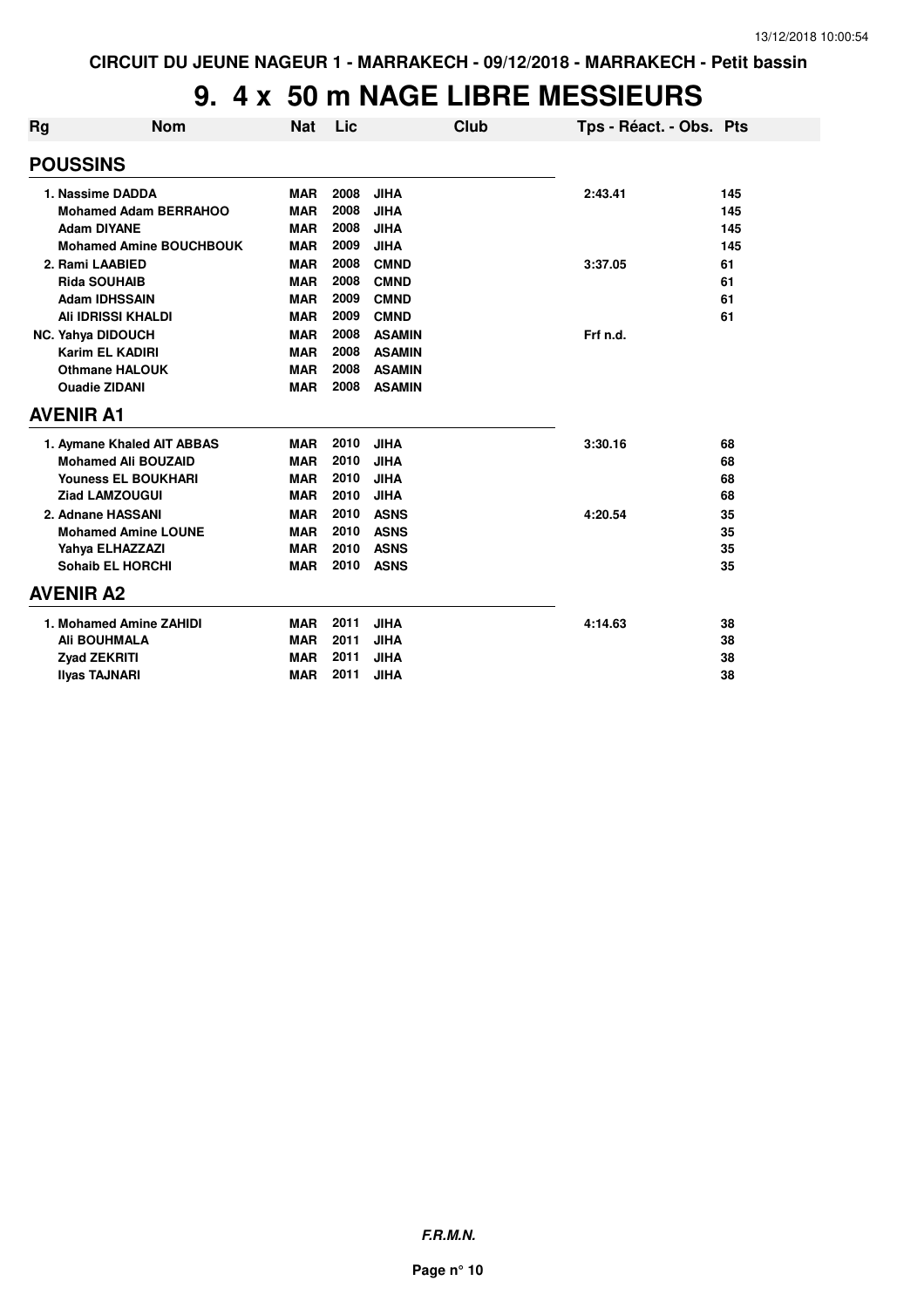## **10. 200 m NAGE LIBRE DAMES**

| Rg              | <b>Nom</b>          | <b>Nat</b> | <b>Lic</b> | Club        | Tps - Réact. - Obs. Pts |     |
|-----------------|---------------------|------------|------------|-------------|-------------------------|-----|
| <b>POUSSINS</b> |                     |            |            |             |                         |     |
|                 | 1. Doaa ELBANNAY    | <b>MAR</b> | 2009       | <b>OCK</b>  | 3:17.80                 | 186 |
|                 | 2. Walae ELHAZZAZI  | <b>MAR</b> | 2008       | <b>ASNS</b> | 3:37.68                 | 139 |
|                 | 3. Aya DRIBI ALAOUI | <b>MAR</b> | 2008       | <b>ASNS</b> | 3:50.97                 | 117 |
|                 | 4. Youmna OUNACEUR  | <b>MAR</b> | 2008       | <b>CMND</b> | 3:53.74                 | 112 |
|                 | 5. Inasse BENLAMINE | MAR        | 2008       | <b>ASNS</b> | 3:53.82                 | 112 |
|                 |                     |            |            |             |                         |     |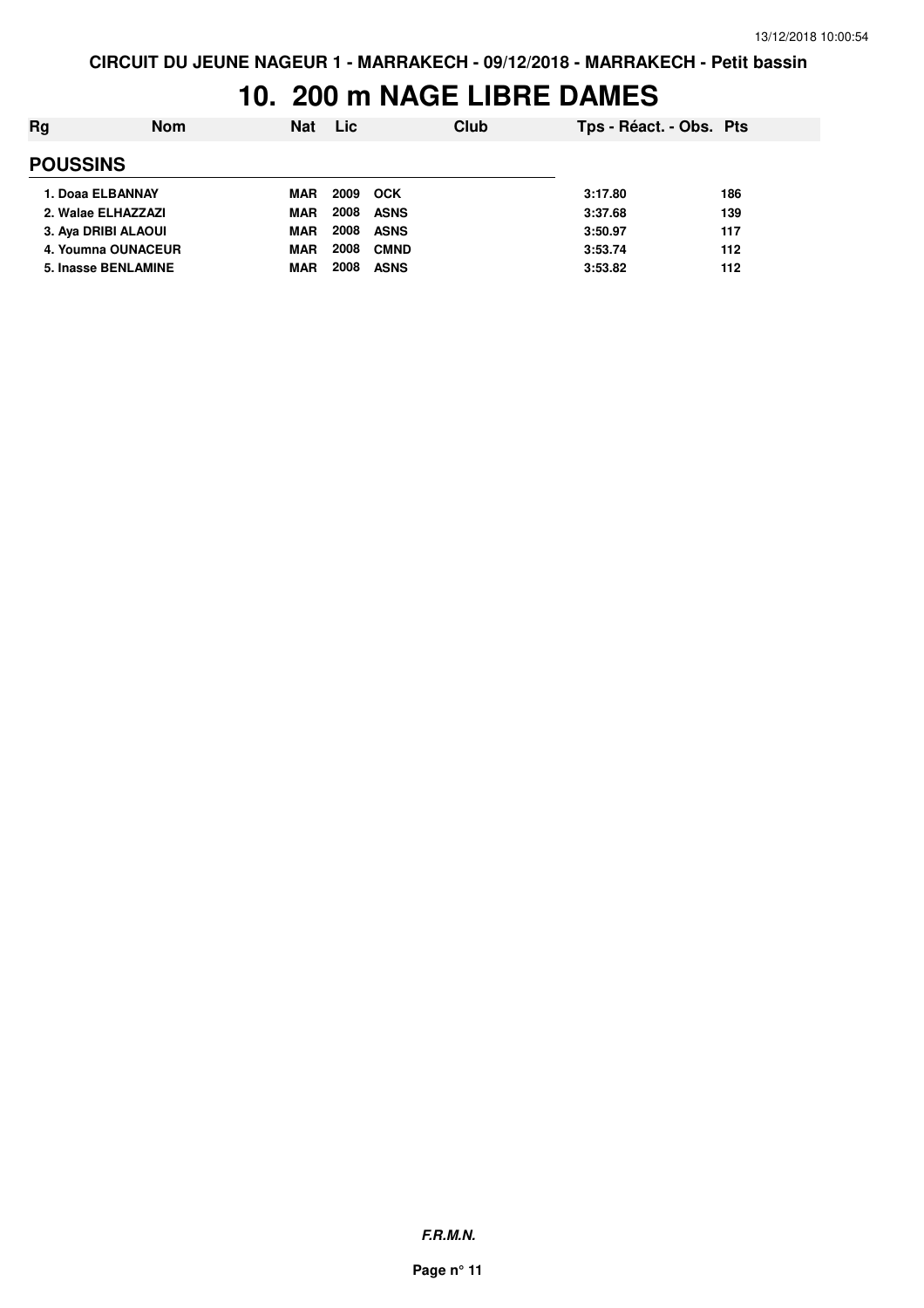## **11. 200 m NAGE LIBRE MESSIEURS**

| Rg               | <b>Nom</b>                | Nat        | <b>Lic</b> | Club        | Tps - Réact. - Obs. Pts |     |
|------------------|---------------------------|------------|------------|-------------|-------------------------|-----|
| <b>POUSSINS</b>  |                           |            |            |             |                         |     |
|                  | 1. Mohamed Adam BERRAHOO  | MAR        | 2008       | <b>JIHA</b> | 2:59.50                 | 183 |
|                  | 2. Yahya Rayane NORDINE   | <b>MAR</b> | 2008       | <b>OCK</b>  | 3:09.80                 | 155 |
| 3. Ilias ZAYANE  |                           | <b>MAR</b> | 2008       | <b>JIHA</b> | 3:13.87                 | 145 |
|                  | 4. Mohammed BKHIBKHI      | <b>MAR</b> | 2008       | <b>CMND</b> | 3:17.42                 | 137 |
|                  | 5. Ziad BOUCHIKHA         | <b>MAR</b> | 2009       | <b>CMND</b> | 3:21.37                 | 129 |
|                  | 6. Mohamed YOUSFANI       | <b>MAR</b> | 2009       | <b>OCK</b>  | 3:27.70                 | 118 |
|                  | 7. Oussama AIT MOULAY     | <b>MAR</b> | 2008       | <b>ASNS</b> | 3:36.88                 | 104 |
| 8. Hamza NAFR    |                           | <b>MAR</b> | 2008       | <b>OCK</b>  | 3:39.49                 | 100 |
| 9. Rayane TRAIDI |                           | <b>MAR</b> | 2009       | <b>OCK</b>  | 3:43.20                 | 95  |
|                  | <b>10. Badr BOUCHIKHA</b> | <b>MAR</b> | 2008       | <b>CMND</b> | 4:05.79                 | 71  |
|                  | 11. Mohammed Nour TOUJNI  | <b>MAR</b> | 2008       | <b>ASNS</b> | 4:16.14                 | 63  |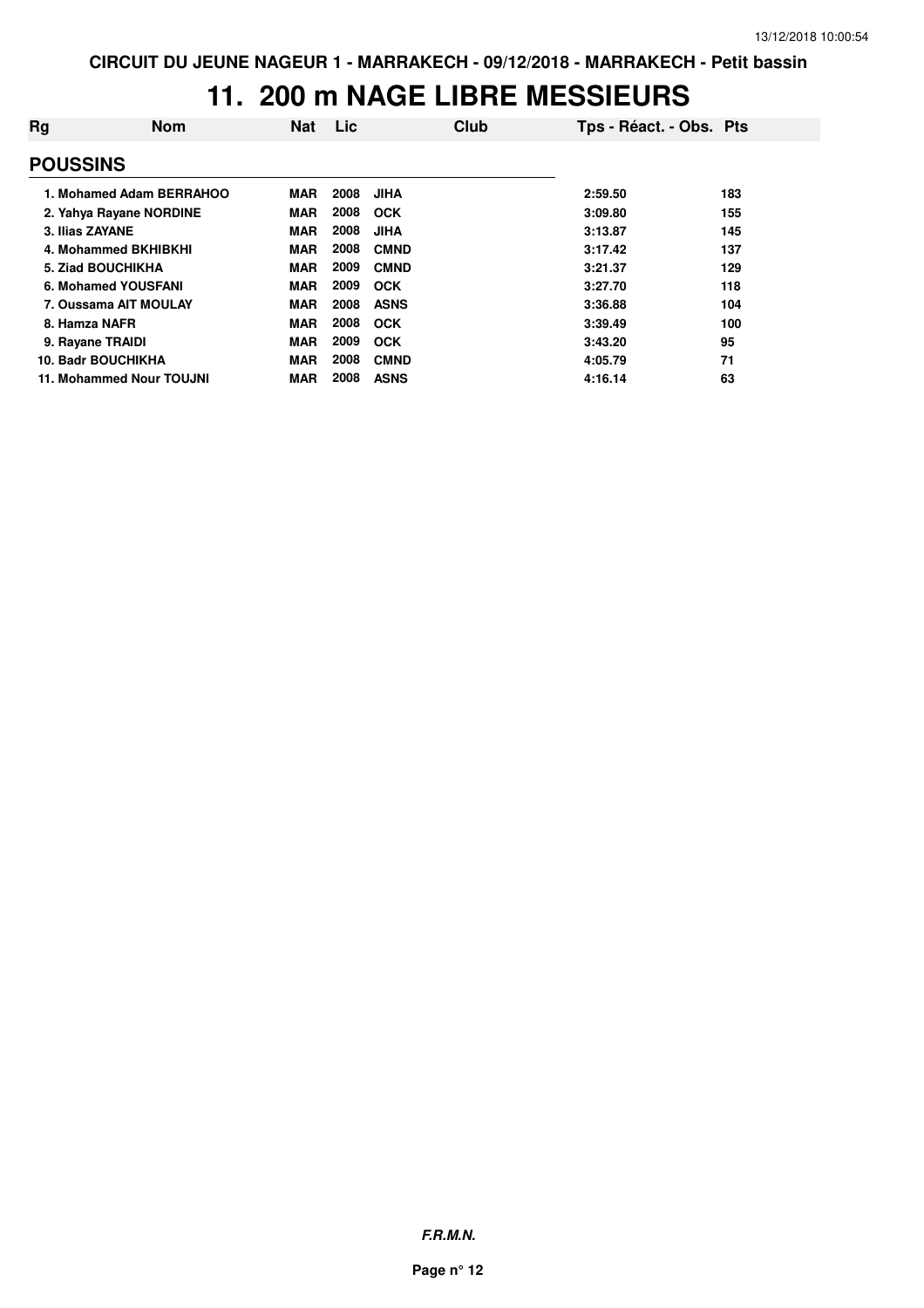# **12. 50 m DOS DAMES**

| <b>Rg</b>                  | <b>Nom</b>             | <b>Nat</b> | Lic  | Club          | Tps - Réact. - Obs. Pts |     |
|----------------------------|------------------------|------------|------|---------------|-------------------------|-----|
| <b>POUSSINS</b>            |                        |            |      |               |                         |     |
|                            | 1. Yasmine ED DRIEF    | <b>MAR</b> | 2008 | <b>KACM</b>   | 50.24                   | 156 |
|                            | 2. Hajar MOUBAL        | <b>MAR</b> | 2009 | <b>ASAMIN</b> | 53.16                   | 131 |
|                            | 3. Inasse BENLAMINE    | <b>MAR</b> | 2008 | <b>ASNS</b>   | 53.58                   | 128 |
|                            | 4. Ibtissam BOURAS     | <b>MAR</b> | 2008 | <b>ASAMIN</b> | 55.50                   | 115 |
|                            | 5. Aya OUTALEB         | <b>MAR</b> | 2009 | <b>ASAMIN</b> | 55.66                   | 114 |
| 6. Marwa HINDI             |                        | <b>MAR</b> | 2009 | <b>ASAMIN</b> | 57.66                   | 103 |
| 7. Rihab BELGHERABAL       |                        | <b>MAR</b> | 2009 | <b>JIHA</b>   | 59.13                   | 95  |
| 8. Basma CHAHID            |                        | <b>MAR</b> | 2009 | <b>JIHA</b>   | 59.29                   | 95  |
| 9. Sara TABIT              |                        | <b>MAR</b> | 2009 | <b>ASAMIN</b> | 1:01.48                 | 85  |
| 10. Fatima SILVA PINTO     |                        | <b>MAR</b> | 2009 | <b>ASAMIN</b> | 1:03.58                 | 77  |
|                            | 11. Joumana KHORSI     | <b>MAR</b> | 2009 | <b>ASNS</b>   | 1:03.79                 | 76  |
|                            | 12. Lalla Arwa LALAOUI | <b>MAR</b> | 2009 | <b>JIHA</b>   | 1:05.64                 | 70  |
| <b>13. Yasmine QUANANE</b> |                        | <b>MAR</b> | 2009 | <b>JIHA</b>   | 1:09.91                 | 58  |
| <b>AVENIR A1</b>           |                        |            |      |               |                         |     |
| 1. Wifaq SAOUI             |                        | <b>MAR</b> | 2010 | <b>ASAMIN</b> | 56.53                   | 109 |
| 2. Saloua FATIH            |                        | <b>MAR</b> | 2010 | <b>ASAMIN</b> | 1:03.21                 | 78  |
|                            | 3. Nada LAAMOURI       | <b>MAR</b> | 2010 | <b>JIHA</b>   | 1:05.02                 | 72  |
| <b>AVENIR A2</b>           |                        |            |      |               |                         |     |
|                            | 1. Yasmine EL KADIRI   | <b>MAR</b> | 2011 | <b>ASAMIN</b> | 1:06.04                 | 68  |
|                            | 2. Narjis EL KADIRI    | <b>MAR</b> | 2011 | <b>ASAMIN</b> | 1:12.77                 | 51  |
|                            | 3. Nada EL MOUMI       | <b>MAR</b> | 2011 | <b>JIHA</b>   | 1:17.21                 | 43  |
|                            | 4. Lala Syrine LALAOUI | <b>MAR</b> | 2011 | <b>JIHA</b>   | 1:41.57                 | 18  |

**F.R.M.N.**

**Page n° 13**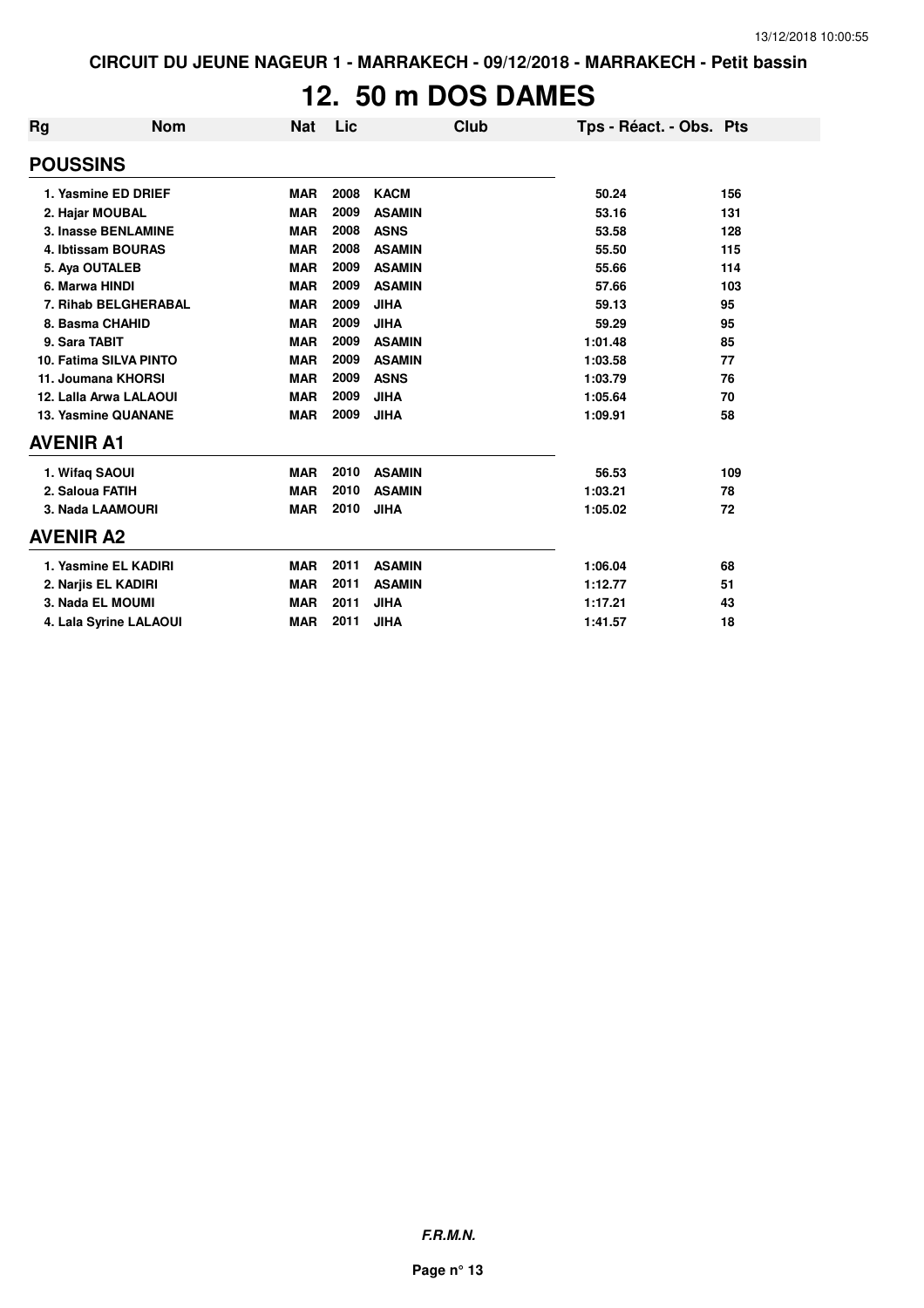#### **13. 50 m DOS MESSIEURS**

| Rg                        | <b>Nom</b>                    | <b>Nat</b> | Lic  |               | Club | Tps - Réact. - Obs. Pts |     |
|---------------------------|-------------------------------|------------|------|---------------|------|-------------------------|-----|
| <b>POUSSINS</b>           |                               |            |      |               |      |                         |     |
|                           | 1. Karim EL KADIRI            | <b>MAR</b> | 2008 | <b>ASAMIN</b> |      | 43.88                   | 164 |
| 2. Yahya DIDOUCH          |                               | <b>MAR</b> | 2008 | <b>ASAMIN</b> |      | 44.31                   | 159 |
|                           | 3. Yahya Rayane NORDINE       | <b>MAR</b> | 2008 | <b>OCK</b>    |      | 44.64                   | 156 |
|                           | 4. Mohamed YOUSFANI           | <b>MAR</b> | 2009 | <b>OCK</b>    |      | 47.84                   | 126 |
| 5. Ouadie ZIDANI          |                               | <b>MAR</b> | 2008 | <b>ASAMIN</b> |      | 49.75                   | 112 |
|                           | 6. Mohammed BKHIBKHI          | <b>MAR</b> | 2008 | <b>CMND</b>   |      | 51.41                   | 102 |
| 7. Amer ELHAMIL           |                               | <b>MAR</b> | 2009 | <b>JIHA</b>   |      | 51.42                   | 102 |
|                           | 8. Samy AHNAKACH              | <b>MAR</b> | 2009 | <b>JIHA</b>   |      | 51.93                   | 99  |
| 9. Hamza NAFR             |                               | <b>MAR</b> | 2008 | <b>OCK</b>    |      | 52.39                   | 96  |
|                           | <b>10. Ali IDRISSI KHALDI</b> | <b>MAR</b> | 2009 | <b>CMND</b>   |      | 55.60                   | 80  |
| 11. Adam TOUNZI           |                               | <b>MAR</b> | 2008 | <b>OCK</b>    |      | 57.53                   | 72  |
|                           | 12. Mohamed Amine ZEGOUMOU    | <b>MAR</b> | 2008 | <b>OCK</b>    |      | 57.90                   | 71  |
| 13. Oussama AIT MOULAY    |                               | <b>MAR</b> | 2008 | <b>ASNS</b>   |      | 59.33                   | 66  |
| 14. Younes ZOUBIR         |                               | <b>MAR</b> | 2009 | <b>OCK</b>    |      | 59.48                   | 66  |
| 15. Anas BOUCHABA         |                               | <b>MAR</b> | 2009 | <b>CMND</b>   |      | 1:01.20                 | 60  |
| 16. Rami LAABIED          |                               | <b>MAR</b> | 2008 | <b>CMND</b>   |      | 1:05.27                 | 49  |
| <b>NC. Othmane HALOUK</b> |                               | <b>MAR</b> | 2008 | <b>ASAMIN</b> |      | Frf n.d.                |     |
| <b>NC. Rayane TRAIDI</b>  |                               | <b>MAR</b> | 2009 | <b>OCK</b>    |      | Dsq FD                  | 0   |
| <b>NC. Yassine AARAFA</b> |                               | <b>MAR</b> | 2009 | <b>ASNS</b>   |      | Dsq NI                  | 0   |
| <b>AVENIR A1</b>          |                               |            |      |               |      |                         |     |
|                           | 1. Elmehdi ELKHOMSI           | <b>MAR</b> | 2010 | <b>CKM</b>    |      | 51.63                   | 100 |
| 2. Taha DIANE             |                               | <b>MAR</b> | 2010 | <b>ASAMIN</b> |      | 51.90                   | 99  |
| 3. Yassir HADRI           |                               | <b>MAR</b> | 2010 | <b>CMND</b>   |      | 53.30                   | 91  |
| <b>AVENIR A2</b>          |                               |            |      |               |      |                         |     |
|                           | 1. Youness EL HOUZI           | <b>MAR</b> | 2011 | <b>CMND</b>   |      | 56.69                   | 76  |
| 2. Ilyas TAJNARI          |                               | <b>MAR</b> | 2011 | <b>JIHA</b>   |      | 1:04.50                 | 51  |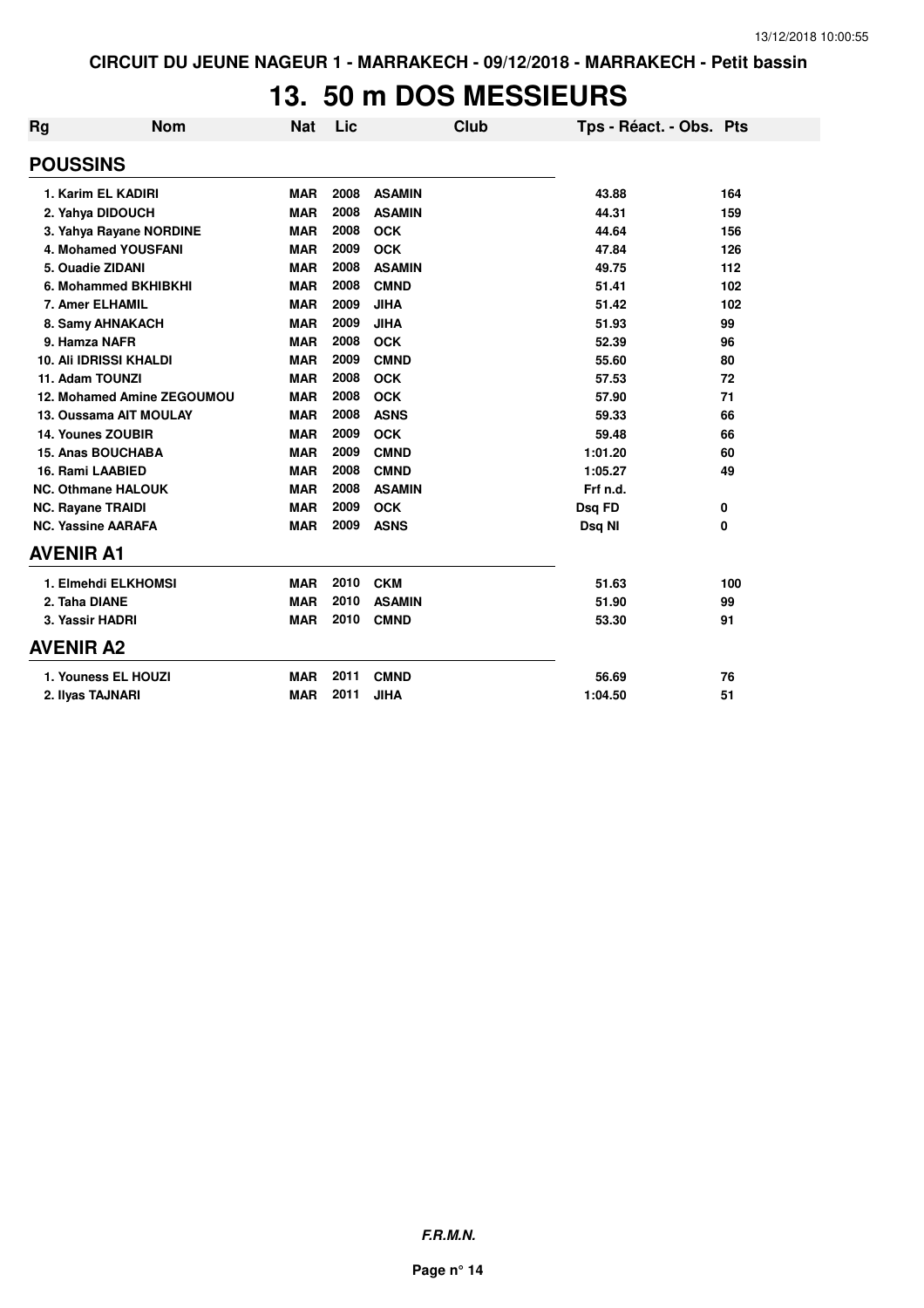# 14. 4 x 50 m 4 NAGES DAMES

| Rg | <b>Nom</b>             | <b>Nat</b> | <b>Lic</b> |             | Club | Tps - Réact. - Obs. Pts |    |
|----|------------------------|------------|------------|-------------|------|-------------------------|----|
|    | <b>POUSSINS</b>        |            |            |             |      |                         |    |
|    | 1. Aroua TOUGHZANE     | MAR        | 2009       | <b>CMND</b> |      | 4:09.64                 | 81 |
|    | <b>Asmae KADIMI</b>    | <b>MAR</b> | 2008       | <b>CMND</b> |      |                         | 81 |
|    | <b>Youmna OUNACEUR</b> | <b>MAR</b> | 2008       | <b>CMND</b> |      |                         | 81 |
|    | Asmaa BAKARI           | <b>MAR</b> | 2009       | <b>CMND</b> |      |                         | 81 |
|    |                        |            |            |             |      |                         |    |